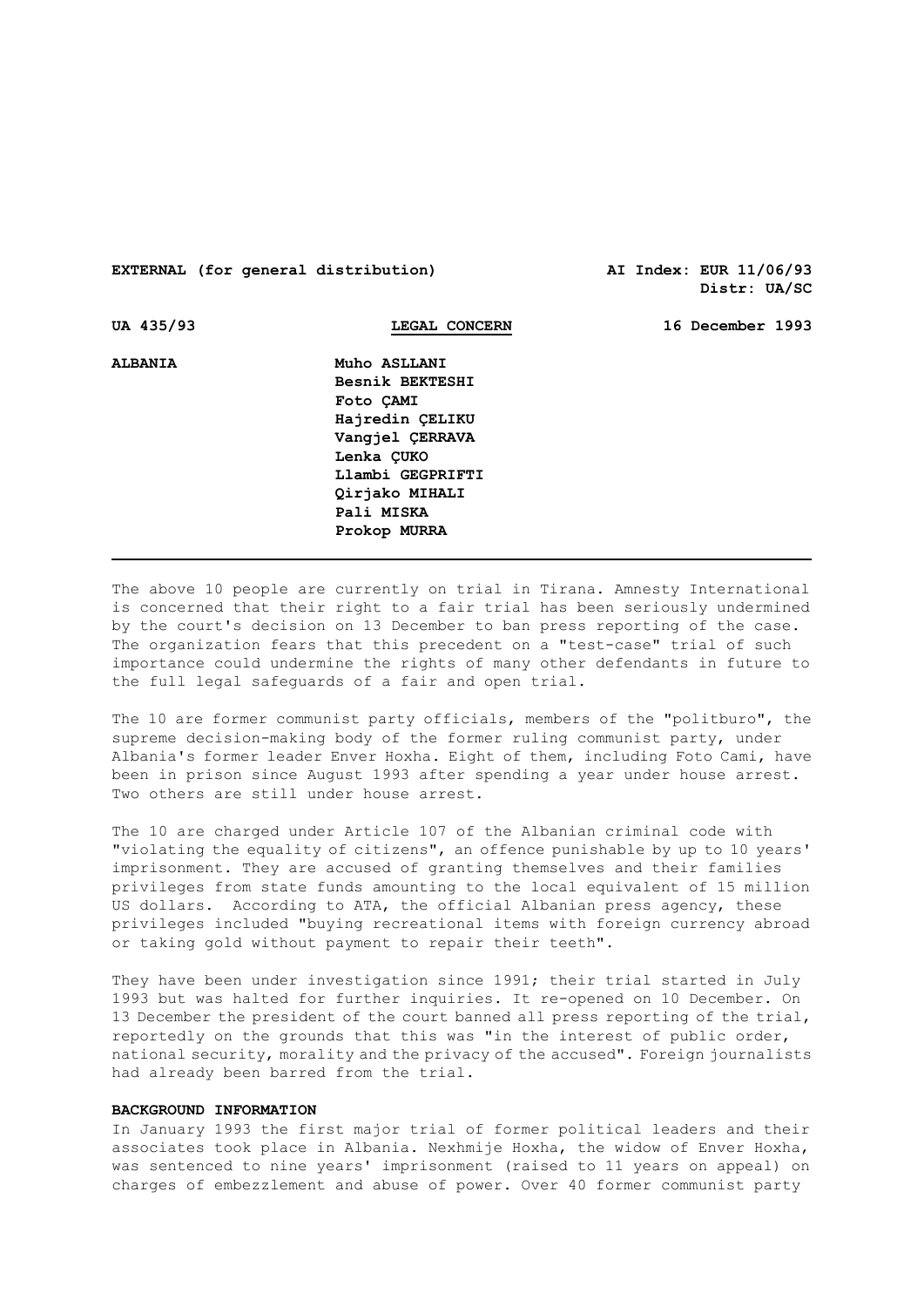officials are currently under investigation on charges such as abuse of office, misappropriation of state funds, corruption and human rights abuses. The government has been under considerable public pressure to bring such people to trial and there has been criticism of delays in carrying out investigations. At the same time there has also been criticism that new appointments to the judiciary have been determined by considerations of political loyalty to the present government. In November a Supreme Court judge resigned after alleging that the recently appointed President of the Supreme Court attempted to force judges to make rulings of his choosing. The latter denied these allegations.

Article 14 of the International Covenant on Civil and Political Rights does allow for the exclusion of the press and public from "all or part of a trial for reasons of morals, public order or nationalist security or when the interest of the private lives of the parties so requires". However, Amnesty International considers that the nature of the charges in this trial and the political implications of the case create an overriding need for close public scrutiny of proceedings and it fears that the true reason for the ban may be to restrict public knowledge of the details of the charges and the defence of the accused.

## **RECOMMENDED ACTION: Please send telegrams/faxes/express and airmail letters either in English, Italian, French or German or in your own language:**

- State that you are writing in connection with the above persons, former communist party officials, currently on trial on charges of illegally granting themselves privileges during the period of communist rule.

- State that you are aware of deplorable human rights record of that period and the thousands of people who were sentenced to long terms of imprisonment for exercising their human rights.

- Note that these trials normally took place behind closed doors and were not reported by the press.

- Note the present government's frequently repeated desire to end such abuses and to create an independent judiciary and the rule of law.

- state that given these commitments you are surprised and concerned at the ban on press reporting of the trial of the above persons which is liable to seriously undermine the right of the accused to a fair and open trial.

- urge the lifting of this ban and the granting of full legal safeguards to the accused.

## **APPEALS TO**

#### **1) (President of Albania)**

Dr Sali Berisha President i Republikës se Shqiperisë Tiranë, Albania **Faxes: +355 42 32971 or 32979 Telegrams: President Sali Berisha, Tirana, Albania Salutation: Dear President**

#### **2) (Minister of Justice)**

Mr Kudret Çela Ministër i së Drejtësisë Rruga Marsel Kashen Tiranë, Albania. **Telegrams: Minister of Justice Kudret Cela, Tirana, Albania Salutation: Dear Minister**

**3) (Procurator General)**